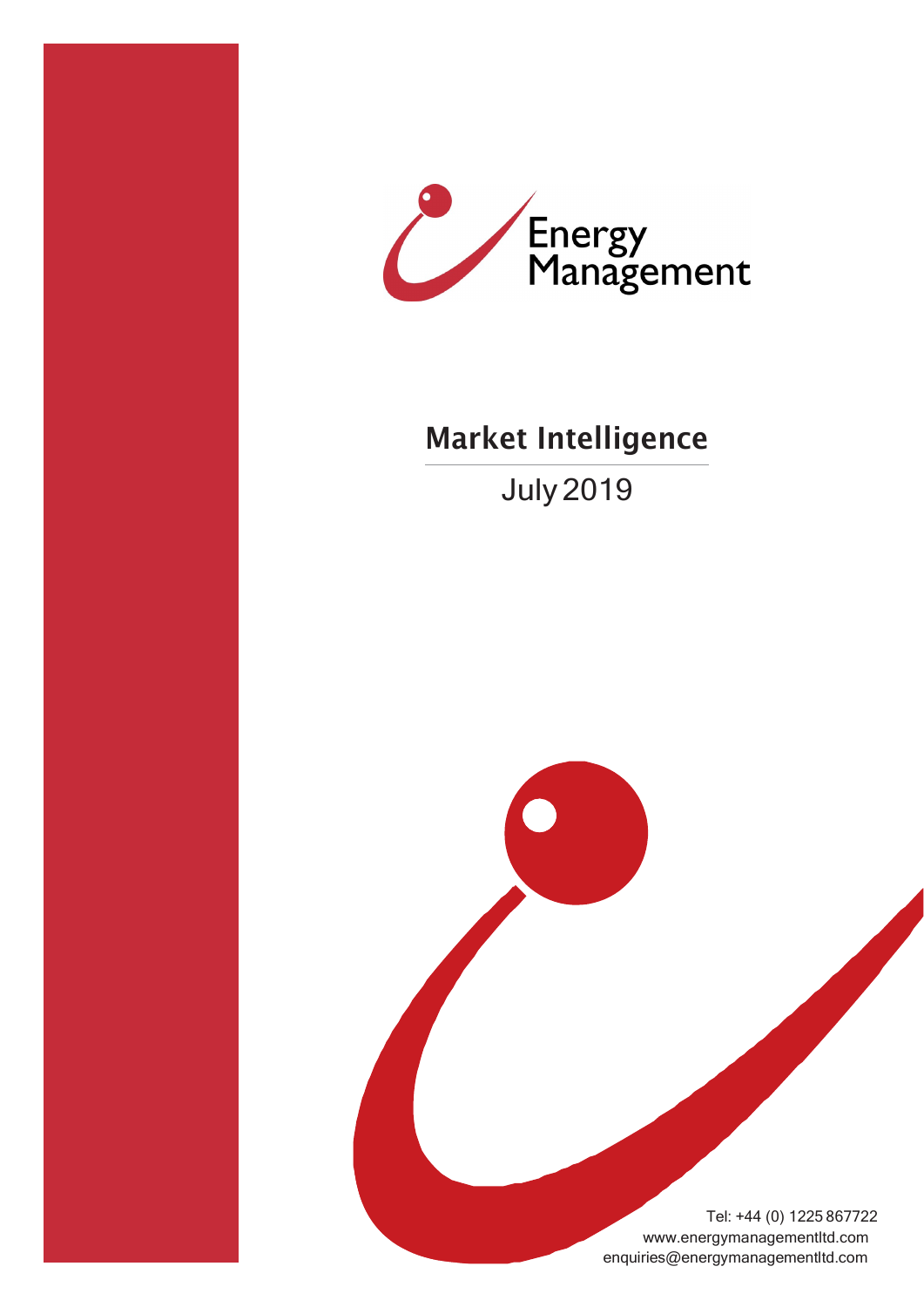

#### GAS REVIEW

### Gas News

#### Soaring prices

Gas prices in both the short-term and long-term soared in July, with shortterm rising by 41% and long-term by 18%. A variety of factors contributed to these gains, including Norwegian output disruptions, low LNG deliveries, significant demand from the power sector due to low wind levels and rallying emissions and oil markets.

Day-ahead prices reached a four-month high on the back of UK gas demand, pushing them 70% above seasonal norms. To satisfy increased demand, supplementary withdrawals weremade from UK gas storage sites and export flows through the main interconnector were reduced. Despite most of mainland Europe recording record temperatures, European gas storage sites are currently holding up well reporting capacity at 77% – a 23% increase on this time last year.

The increase was short and sharp, most of the gains have retracted as July rolled into August as European systems have proved their ability to cope with increased demand. As always though. fingers should be kept on the pulse as the Norwegian offshore maintenance season ramps up in August and September. potentially decreasing flows into the UK.



**20**

Jar

Fet

Ma

Apr

May

### Historic NBP Gas Graph

Tel: +44 (0) 1225 867722 [www.energymanagementltd.com](http://www.energymanagementltd.com/) [enquiries@energymanagementltd.com](mailto:enquiries@energymanagementltd.com)

**2016 2017 2018 2019**

Dec

No۱

**Month**

Jul

Aug

Sep

Oct

Jun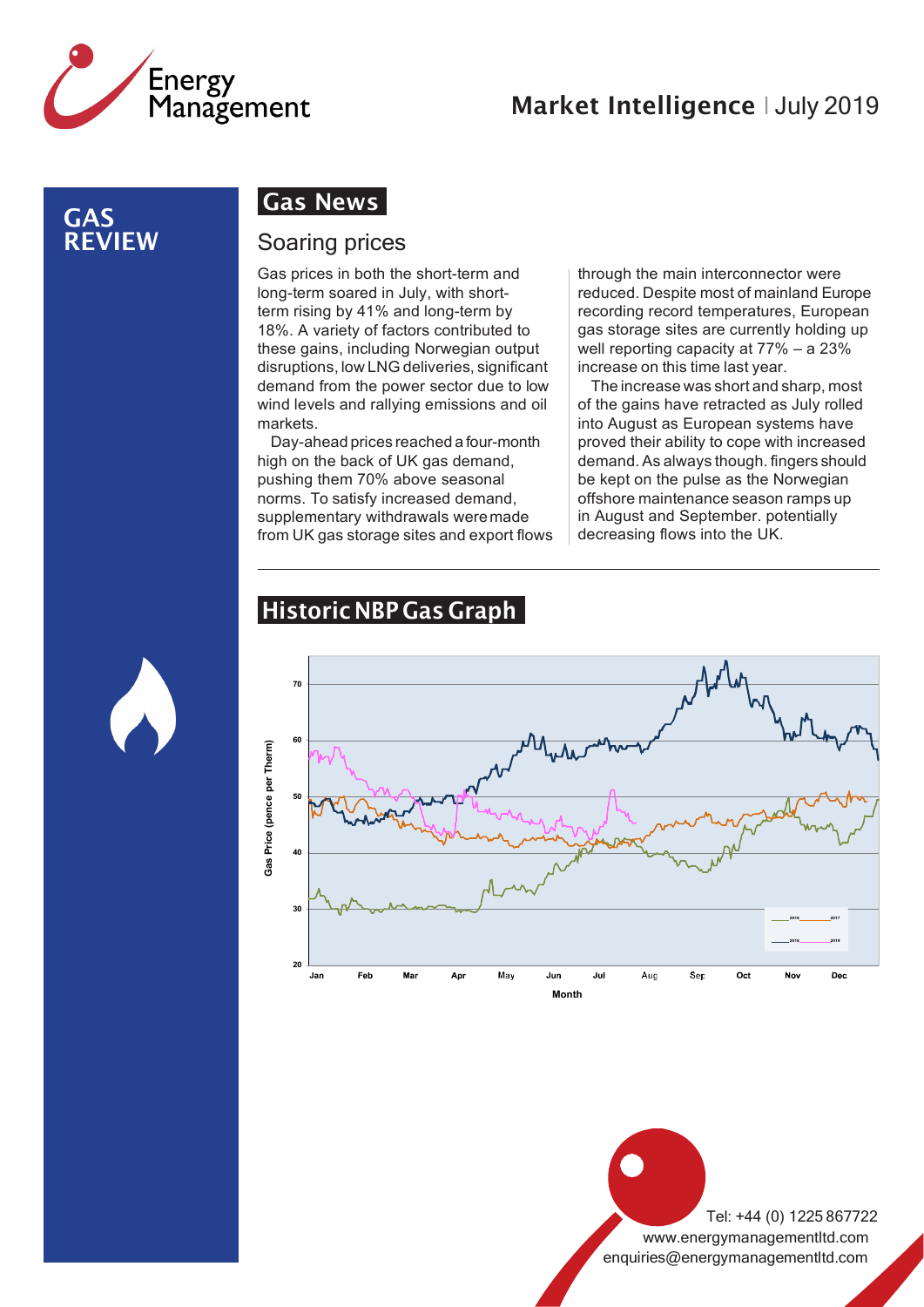

GAS REVIEW

# Market Intelligence | July 2019

NBPGasPrices

| <b>Trading date</b> |               |           |                 |
|---------------------|---------------|-----------|-----------------|
|                     | $24 - Jun-19$ | 24-Jul-19 | <b>Increase</b> |
| Q4-19               | 47.58         | 46.75     | $-0.83$         |
| Q1-20               | 55.53         | 55.95     | 0.43            |
| $Q2-20$             | 45.83         | 46.75     | 0.92            |
| $Q3-20$             | 44.98         | 45.85     | 0.88            |
| Day-Ahead           | 27.30         | 27.38     | 0.07            |
| Gas Year 19         | 48.48         | 48.83     | 0.35            |

# ForwardNBPGasCurve



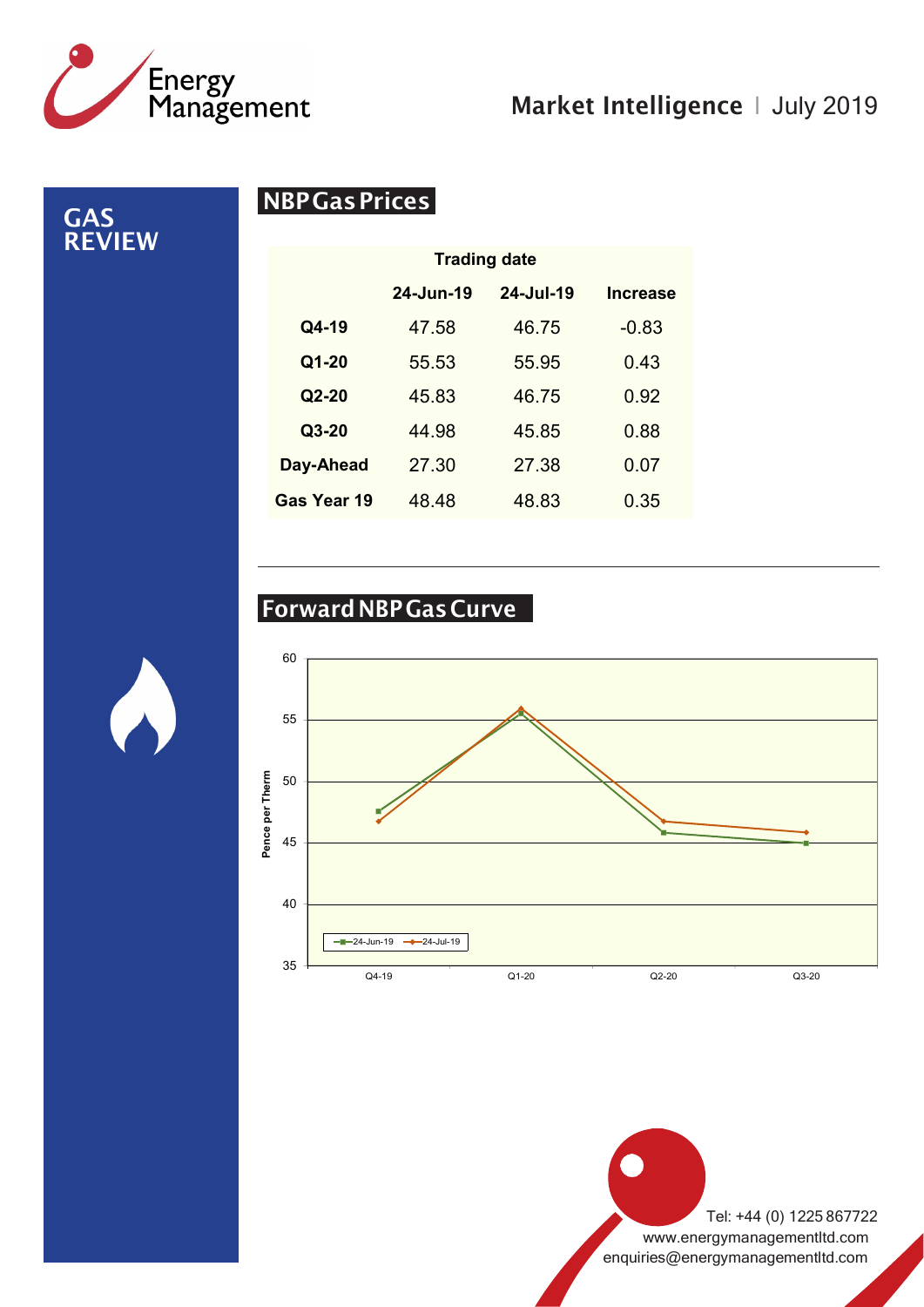

#### **ELECTRICITY** REVIEW

# Electricity News

#### An ill wind

UK power prices have followed the same trend as other energy markets throughout July, with surging gas and oil markets contributing to the rise. Taking the lead from gas, UK Day-ahead prices reached a four-month high. The shortfalls of renewable generation were also apparent with, at one point, wind contributing less than 2% of the UK generation mix.Meanwhile, solar output also receded due to cloudier weather conditions. With renewable generation now regularly exceeding 30% of the UK generation, this drop had to be covered by fossil fuel sources and imports, all contributing to a rapid increase in short-term power prices. EUAs hit an 11-year high of over EUR 29/TCO2 in July. Factors behind this huge

rise are reduced EU state auction volumes in August and rumours that Germany are removing allowances from the market as it phases out coal-fired power stations.

A series of 48-hour strikes at Britain's largest power plant 'Drax' were cancelled due to workers securing a better pay deal. The strikes were due to commence from July 14th and run on a monthly basis until the end of the year. The cancellation of the strikes failed to prevent the surge in prices, though.

With power prices tracking almost the same path as Gas, this reconfirms the fact that the primary fossil fuel source for power generation is currently the most influential driver in the electricity market.



#### UndeliveredWholesaleElectricityRates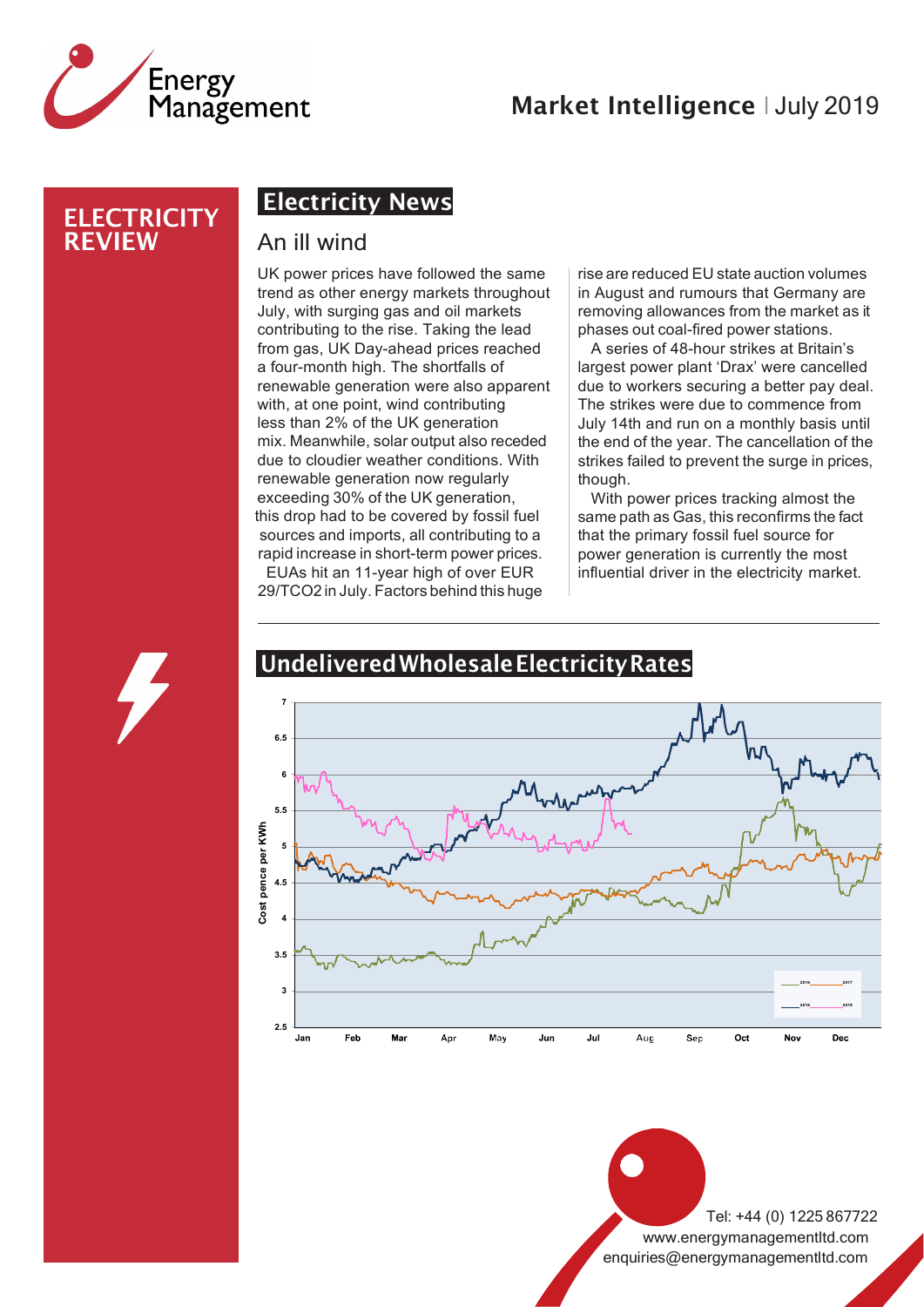

### OTC Power Price Assessments £/MWh **Trading date 24-Jun-19 24-Jul-19 Increase Winter 19** 56.40 57.00 0.60 **Summer 20** 49.20 50.55 1.35 **Winter 20** 56.70 57.00 0.30 **Summer 21** 47.65 48.95 1.30 **ELECTRICITY** REVIEW

# OTCElectricity Forward Price Curve

**Day-Ahead** 47.45 43.75 -3.70

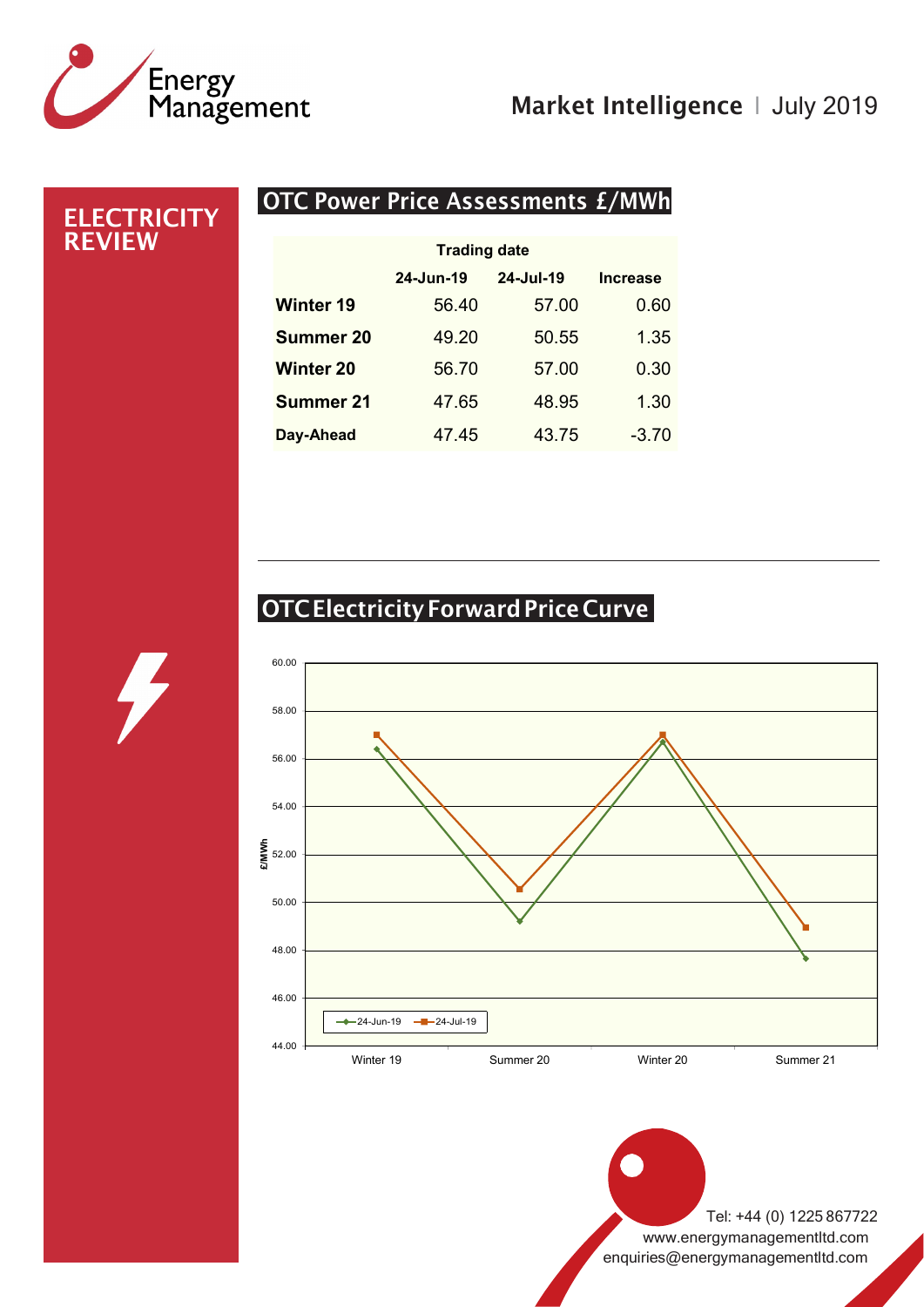

OIL REVIEW



### Troubled waters

Tensioncausedby Iran'sactivitieswas the main factor behind an unstable oil market in July.

The Royal Marines helped authorities<br>in Gibraltar seize an

Iranian owned oil tanker after evidence revealed that it was heading to Syria in a breachofEUsanctions. Iran's foreign ministry spokesman Abbas Mousavi has been quoted describing the seizure of the tanker as "illegal" and "a form of piracy".

A few days after the Iranian oil tanker

was seized, Iranian boats retaliated by attempting to impede a British oil tanker near the Gulf, before being driven off by aRoyalNavy ship.Tensionsbetween the UK and Iran have remained high since

the attacks on two Norwegian-owned oil tankers in June.

As late July approached, oil prices were forced up by 1% after Iran seized a foreign

Francisch Christian and the Christian owned oil tanker and its 12<br>
Iranian owned oil<br>
tanker after evidence<br>
revealed that it was<br>
heading to Syria in a<br>
between the UK<br>
and Iran have<br>
reachofEUsanctions.<br>
Iran's francisc **Tensions** crew for "smuggling" between the UK and Iran have remained high sincetheattacks on twoNorwegianowned oiltankers in lune

fuel in the Gulf. The Panamanian-flagged Riahtankerwas carrying around one million litres of fuel.

Despite tensions remaining high between the UK, her supporting allies and Iran, Brent Crude prices took an about turn in the final week of July. A series tweets from President

Trump relating to the Trade War between the US and China, instantly sent prices south with almost 8% wiped off in a matter ofdays